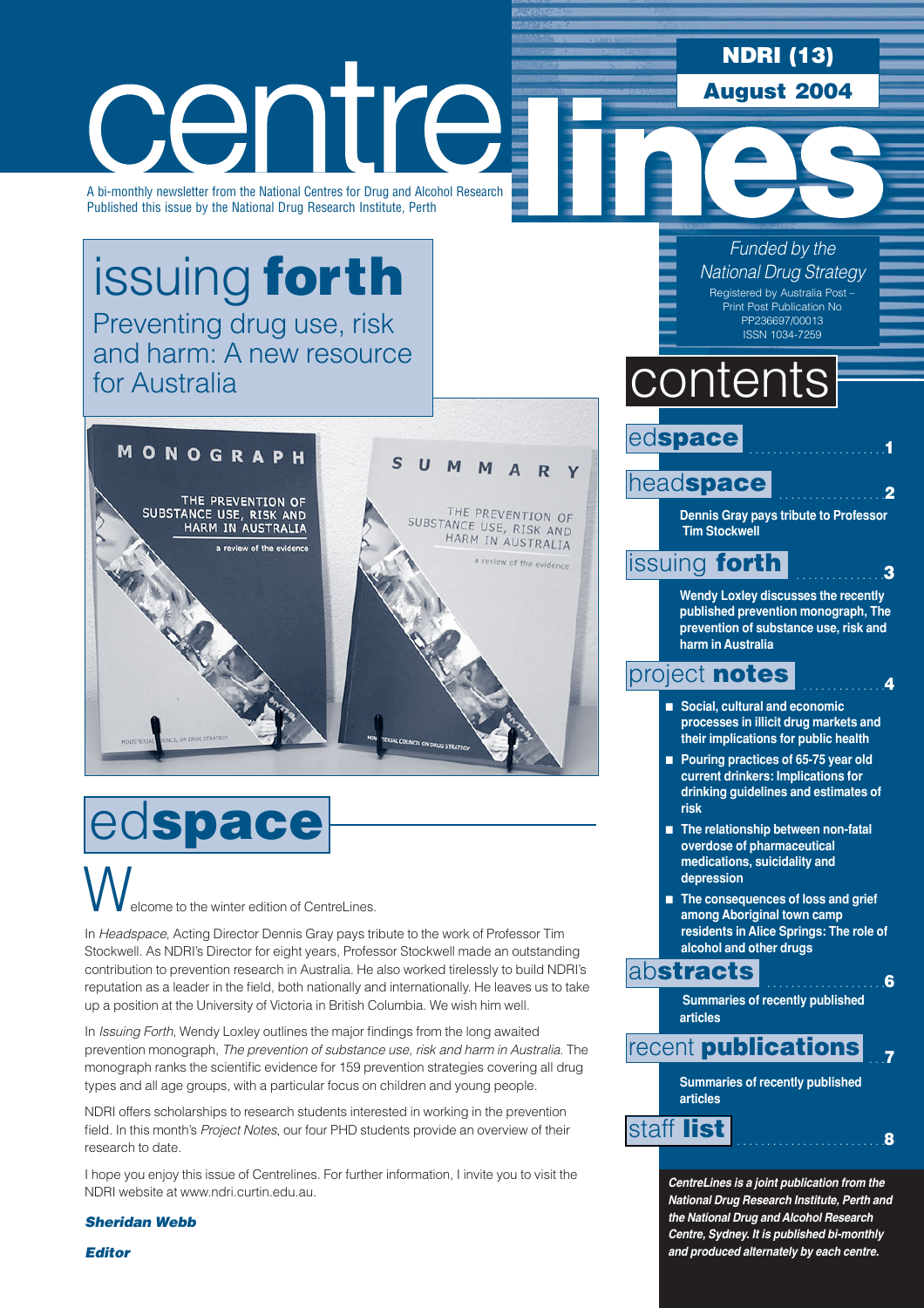# <span id="page-1-0"></span>centre lines

## head**space**

### A tribute to Professor Tim Stockwell

The last time I wrote this column was 12<br>months ago and I was looking forward to a<br>new era at NDRI. This time, I am looking<br>back at the end of an era. It is with much regret he last time I wrote this column was 12 months ago and I was looking forward to a new era at NDRI. This time, I am looking that we say goodbye to Tim Stockwell who has been NDRI's Director for the past eight years. Tim has left us for the University of Victoria in British Columbia, Canada, where he will take up the position of Professor and Director of the new Centre for Addictions Research of British Columbia. This provides a great opportunity and challenge for Tim as he will be establishing the Centre from 'scratch'.

Tim joined the National Centre for Research into the Prevention of Drug Abuse (NCRPDA) – as NDRI was then named – as Associate Professor and Deputy Director in 1988. He came to the NCRPDA from the Exeter Health Authority, in the United Kingdom, where he held the post of Principal Clinical Psychologist – a position that included the development and evaluation of community-based prevention and treatment services. When Professor David Hawkes stood down from the Directorship of NCRPDA in October 1995, Tim took over as acting Director and was appointed to the Directorship in June 1996.

In his time at NDRI – alone and with colleagues – Tim developed numerous research initiatives, attracted over \$4.5 million in research grants, published over 150 refereed journal articles, book chapters and books or monographs as well as a large number of other articles and making numerous conference presentations. The list of research projects in which he has been involved is too numerous to mention; however, there are several inter-related projects that deserve special mention. The focus of much of Tim's work has been upon alcohol policy issues and has included documenting patterns of consumption and related harm and the development of broad-brush interventions.

In the mid-1990s, Tim led the Measurement of Alcohol Problems for Policy Project which systematically documented levels of alcohol consumption and related harm on a regional basis across Western Australia<sup>1</sup> More recently, with Tanya Chikritzhs and others, he has led the National Alcohol Indicators Project which – among other outputs – has included six statistical bulletins that track trends in alcohol consumption and related harm on a state and territory basis.<sup>2</sup> Related to these projects has been Tim's interest in developing better methodologies for measuring consumption and harm. This has included going beyond simply measuring aggregate levels of consumption to measuring patterns of consumption. It was work in this area that led to his work with an international team which developed for the World Health Organisation an *International Guide for Monitoring Alcohol-Related Problems, Consumption and Harm*. 3

Tim's research into ways to reduce problem drinking and its harmful consequences has also been wide-ranging. It includes evaluation of the efficacy of Australian state and territory liquor licensing legislation, work on strategies for reducing harm in licensed drinking settings, and standard drinks labelling.4–6 Tim was also part of the team that developed the National Health and Medical Research Council's revised *Australian Alcohol Guidelines.*<sup>7</sup> Another focus of Tim's research into harm reduction strategies was alcohol taxation – a focus reflected in his evaluation of the Northern Territory's Living With Alcohol Program,<sup>8</sup> among other work.

As well as documenting the harms associated with problem drinking and identifying effective ways of addressing them, Tim also conducted research into community support for such interventions. This work included documentation of public opposition to extended trading hours, evaluation of the level of support for standard drink labelling and other intervention measures.

In addition to his prodigious research output, Tim also found time to undertake editorial duties on such prestigious journals as *Addiction* and the *British Journal of Addiction*, to be an active member of various professional organisations including the Kettil Bruun Society for Social and Epidemiological Research on Alcohol and the Australian Professional Society for Alcohol and Drugs, and to be a Director of the Alcohol Education and Rehabilitation Foundation.

Importantly, Tim is not simply a researcher. Equally important has been his role in disseminating the outcomes on his research activities. This role has had many facets and has included: membership on advisory bodies such as the World Health Organisation Strategy Advisory Committee on Alcohol, the National Expert Advisory Committee on Alcohol and the National Alcohol Research Priorities Steering Committee; expert testimony to parliamentary inquiries and to the drug summits held in Western Australia and New South Wales; numerous invited presentations to international and national symposia and conferences; and a plethora of media interviews and commentaries. Although sometimes attacked by representatives of the alcohol industry as being partisan, it is important to note that Tim has been scrupulous in ensuring that his activities in this area have been firmly grounded in the research evidence. Tim's research and the dissemination of his research findings have made a significant contribution to alcohol policy and to the continuing evolution of Australian's National Drug Policy.

On top of all these contributions, Tim has been an effective Director of the National Drug Research Institute. He has steered NDRI through two major, and praiseworthy reviews of its activities. Under his directorship, there has been a steady increase in the depth and breadth of the NDRI 's research

activities and with his encouragement and guidance there has been a blossoming in the careers of Institute research personnel.

Tim's most recent contribution has been the role that he played with Wendy Loxley and John Toumbourou in the development of the 'Prevention Monograph' (which is the subject of Wendy Loxley's piece in Issuing Forth). With Wendy and John, Tim brought together a large team of specialist alcohol and other drug researchers which conducted a rigorous review of 159 preventive interventions and their efficacy. It is important to note, as Wendy does in her piece also, that the Monograph is not intended for use as a prevention 'cookbook' – with intervention ratings used to unreflectively select interventions for implementation. Few of the interventions reviewed are unequivocally shown to be ineffective. Statements to the effect that the evidence for the efficacy of many interventions is limited are simply that – they are not statements that the interventions do not work. Where there is evidence that particular interventions can be efficacious, it is also important to be aware of the conditions that facilitate their effectiveness. Despite this caution, however, the Prevention Monograph represents a major research effort. What it clearly illustrates is that there is a need for greater investigation of the impact of many commonly used intervention strategies. The national drug research centres – and other research institutions – are clearly in a position to take leadership in furthering such research. In no small part this is due to Tim's efforts. We are saddened by his departure but wish Tim well and look forward to future collaborative research activities with him.

### *Dennis Gray*

### **References**

- **1. Stockwell, T., Masters, L., Phillips, M., et al.** (1995). *The Mapping of Alcohol Problems for Policy (MAPP) Project.* Perth: National Centre for Research into the Prevention of Drug Abuse, Curtin University of Technology.
- 2. **Chikritzhs, T., Catalano, P., Stockwell, T., et al.** (2003). *Australian Alcohol Indicators, 1990–2001: Patterns of Alcohol Use and Related Harms for Australian States and Territories.* National Drug Research Institute, Curtin University of Technology and Turning Point, Alcohol and Drug Centre.
- 3. **Stockwell, T.R., Chikritzhs, T., Dawson, D., et al.** (2000). *International Guide for Monitoring Alcohol-Related Problems, Consumption and Harm*. Prepared for the World Health Organization, Geneva, Switzerland.

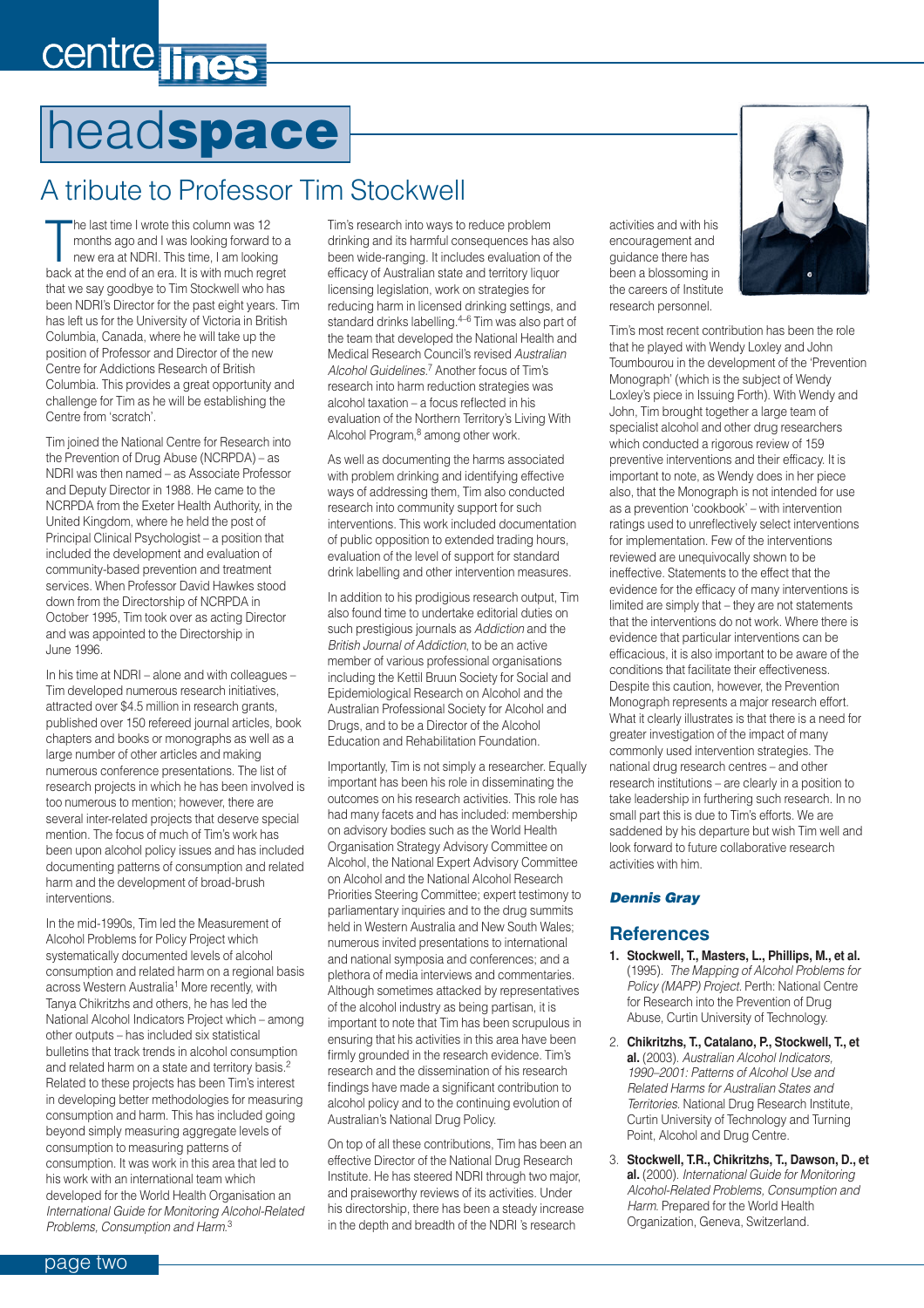- <span id="page-2-0"></span>4. **Stockwell, T. (ed.)**. (1994). *The Appropriateness and Efficacy of Liquor Licensing Laws in Australia*, Australian Government Publishing Service, Canberra.
- 5. **Stockwell, T.** (1997). Harm reduction and licensed drinking settings. In: Erickson P, Riley D, Cheung Y, O'Hare P. (eds.) *New Public Health Policies and Programs for the*

# issuing **forth**

*Reduction of Drug Related Harm*. Toronto: University of Toronto Press.

- 6. **Stockwell, T. and Single, E.** (1997) Standard unit labelling on alcohol containers. In: Plant, M., Single, E. and Stockwell, T. (Eds.) *Alcohol : Minimising the Harm*. London: Freedom Association Press.
- 7. National Health and Medical Research Council. (2001). *Australian Alcohol Guidelines: Health Risks and Benefits*. Canberra: National Health and Medical Research Council.
- 8. **Stockwell, T.R., Chikritzhs, T., Hendrie, D., et al.** (2001). The public health and safety benefits of the Northern Territory's Living With Alcohol program. *Drug and Alcohol Review*, 20 (2), 167–180.

### Preventing drug use, risk and harm: A new resource for Australia

which can be done to prevent or lessen drug<br>use and drug-related harm, and in recent<br>increases in knowledge of how best to go about use and drug-related harm, and in recent years there have been significant increases in knowledge of how best to go about this. As many readers would know, in 2001 the Australian Government Department of Health and Ageing commissioned a comprehensive review of Australian and international scientific literature and experience relating to prevention in the context of drug supply, use and harm. The objective of the review was to establish an integrated map of the systems, pathways and strategies that act as interconnections among and between risk factors, protective factors and outcomes related to the prevention of drug-related harm.

The commission was undertaken by a consortium of researchers from the National Drug Research Institute (NDRI) in Perth and the Centre for Adolescent Health (CAH) in Melbourne, and was headed by myself from NDRI, Associate Professor John Toumbourou from CAH and Professor Tim Stockwell from NDRI. The review is now complete and has been published by the Australian Government Department of Health and Ageing as a Monograph and a separate Summary. Details of how these volumes can be obtained are below.

To undertake the review, we identified the major patterns of drug use and drug-related risk and harm in Australia, using the most contemporary data; overviewed social and structural determinants of health and drug use, internationally and in Australia, with a particular concern for Indigenous Australians; reviewed the literature on risk and protective factors relating to drug use and other psychosocial problems; and reviewed the evidence for a range of prevention strategies. 'Prevention' was interpreted very broadly, and the strategies encompassed measures that prevent or delay the onset of drug use as well as measures that protect against risk, and reduce the harms associated with drug supply and use. One hundred and fifty nine strategies were reviewed and rated for effectiveness. We included every drug type identified by the National Drug Strategy and, where possible, distinguished between different age groups, from conception to old age. Finally, we considered the implications of these findings for further research and interventions.

Our approach to the task was inclusive. Both NDRI and CAH are fortunate in employing some of the most experienced researchers in Australia in the areas of licit and illicit drug use, Indigenous

substance use and childhood and adolescent health, and we made extensive use of their expertise as well as seeking input from experts in other institutions who assisted with the identification of material, preparation of drafts, and review. The Monograph was completely reviewed and revised on three separate occasions, the last of which involved national and international peer review.

Rating of interventions was undertaken with a six point scale relating to the extent and outcomes of published research. We gave preference to the highest standard of research available, starting with Cochrane and Campbell Collaborations and proceeding to other systematic reviews, reviews published in peer-reviewed literature and individual published studies. Where peer-reviewed literature was not available we used material from institutional and other reports and, wherever possible, assessed the level of confidence that could be placed in the literature. It will be immediately apparent that many interventions, particularly those pertaining to illicit drug use, have had insufficient published evaluation and research for judgements about their effectiveness to be made. The Monograph thus provides an assessment of areas where more research and evaluation is needed.

The Monograph is too large to be summarised in a few paragraphs, but some of the major points can be outlined. We commenced with a consideration of the main features of risky drug use patterns in Australia which are summarised below.

- There has been a dramatic reduction in levels of smoking in Australia in recent decades, but smoking rates by young people, and young women in particular, are a concern.
- Alcohol consumption in Australia has recently increased slightly overall, and more markedly among young people. Two-thirds of the alcohol that is consumed in Australia is done so in a risky manner, and for young adults that figure is 90%.
- Cannabis is the most widely used illicit drug in Australia. Around 10% of people become regular heavy users of cannabis and risk longterm health consequences and dependence. Cannabis use during adolescence is associated with later mental health and conduct problems, though the causal processes remain unclear.

• Early use of tobacco and alcohol is predictive of later problems with

drugs.



tobacco dependence, alcohol and illicit drugs. Use of alcohol and tobacco at an early age predicts progression to heavier drug use, even after adjusting for known developmental risk factors. Adolescent use of cannabis significantly increases the risk of later use of other illicit drugs, but only a minority of cannabis users progress to use of other illicit

• Injection is the main risk behaviour in relation to health-related harms from other illicit drug use. Injection of opiates poses a risk of overdose, especially if other CNS depressant drugs have also been consumed. Sharing of injecting equipment and associated paraphernalia is a major risk factor for the spread of blood-borne viruses.

In general, we have suggested that four levels of intervention to reduce risky drug use harm in Australia are needed. Some comments about these interventions follow.

- **Universal interventions to prevent tobacco use and risky alcohol use.**
- **Universal interventions to reduce the supply of, and demand for, licit and illicit drugs.**
- **Targeted interventions to address vulnerable and disadvantaged groups with particular attention to Indigenous Australians.**
- **Treatment, brief intervention and harm reduction approaches for adolescents and adults with emerging or developed risky drug use patterns.**

It is clear that patterns of drug use and related harms are not distributed randomly across the population, but, rather, that there are defined groups in contemporary Australia that are overrepresented in risky drug use and general illhealth. Children with multiple developmental and social risk factors and few protection factors are more likely to drink in a risky fashion, smoke, use illicit drugs, experience mental health problems and exhibit conduct disorder. It is also clear that early initiation of, and frequent, youth drug use is most clearly predicted by the cumulative number of risk factors, rather than by any specific risk factor.

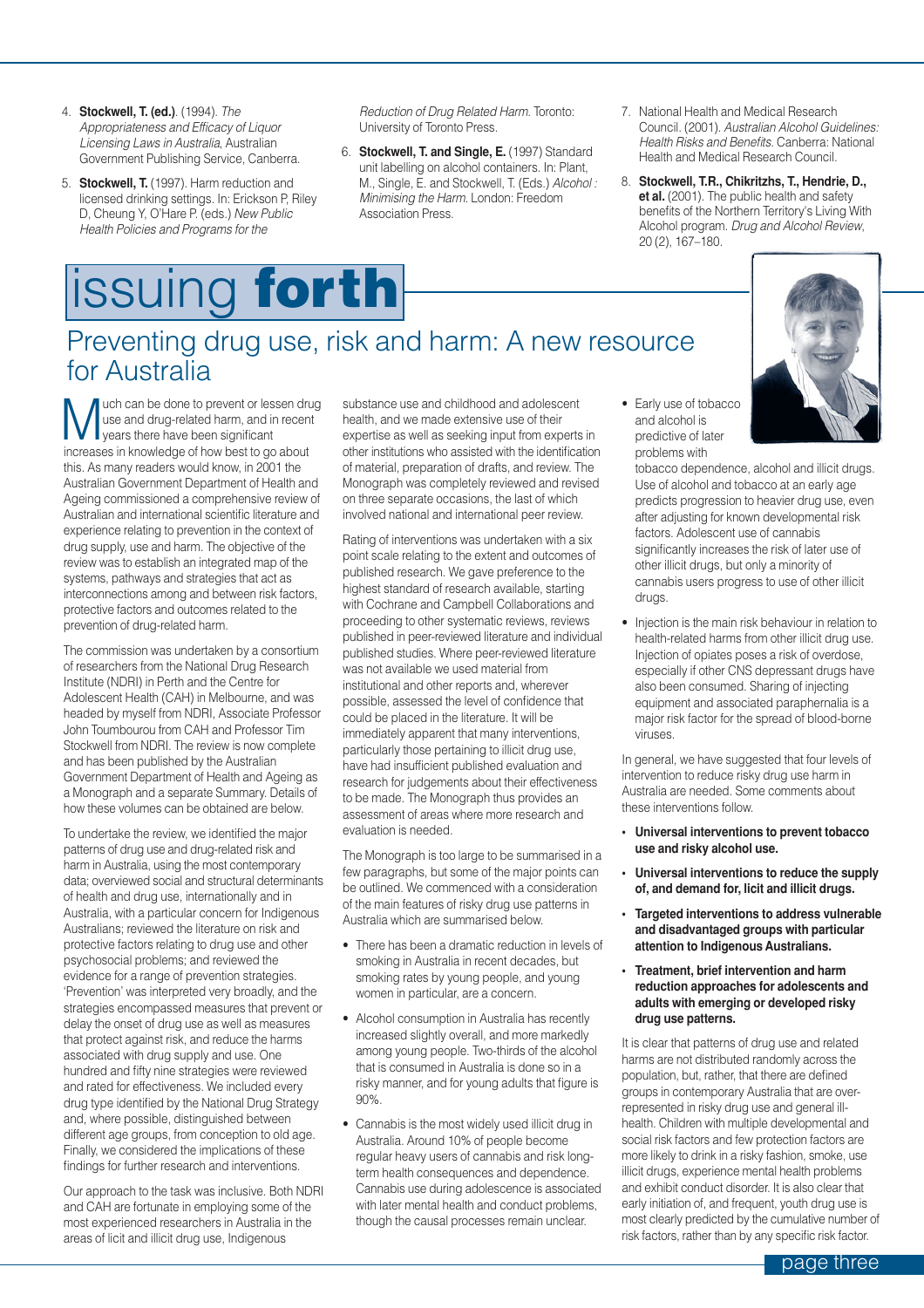# <span id="page-3-0"></span>centre lines

Analysis of a major Victorian data set of high school students, undertaken for this review, found, however, that most weekly tobacco smoking and binge drinking was evident amongst students with average rather than high levels of risk factors. This suggests that prevention strategies for legal drugs need to be universal in their application and relevance to all young people. In contrast, most illicit drug use was evident amongst students with high levels of risk factors suggesting that illicit drug intervention strategies for young people need to be targeted.

Universal regulatory interventions for legal drugs in the general community are essential. Regulation of the supply of both tobacco and alcohol products, supported by a range of public education measures, is strongly supported in the research literature, as is maintenance of price by taxation and other initiatives. Restrictions of sales of both alcohol and tobacco to minors can be effectively enforced. There is strong evidence that public education campaigns can contribute to reductions in smoking and risky alcohol use, but usually only if they support other policy measures such as tax increases and law enforcement.

The role of law enforcement is central to the prevention of illicit drug use. Laws shape community values and opinions about drug use. On the one hand, they express social disapproval that reinforces social norms against illicit drug use, and on the other hand, they act as a deterrent

# project **notes**

### Social, cultural and economic processes in illicit drug markets and their implications for public health

### *Robyn Dwyer*

This PhD research is concerned with the social, cultural and economic processes that constitute street-level illicit drug market participation, and the implications of these for public health. These processes are being investigated through an ethnographic study of an active and highly visible street drug market situated in Footscray, an inner-Western suburb of Melbourne.

The primary research focus is with drug market participants of Vietnamese ethnicity who face considerable social and economic disadvantage and who are especially vulnerable to an array of drug-related harms. The research is located at the intersection of urban and medical anthropology, and public health, bringing anthropological perspectives and methods to bear on understandings of drug-related harm among these populations.

Key topics of investigation include: (1) drug market participants' perceptions of risk and how these are socially and culturally constructed; (2)

against use. The impact of laws prohibiting the sale, supply and use of certain drugs is, however, very hard to ascertain from current scientific evidence. Acknowledging the difficulties of working in this area, a major investment in research is recommended to improve the future evidence base for illicit drugs policy.

Reduction of the demand for drugs across the general population is achieved by a number of different means. Treatment for drug problems is one of the best ways of assisting users to reduce, or abstain from, use. The efficacy of programs addressing alcohol and drug use in the workplace is a matter of debate, particularly in relation to drug testing. Community-based programs are vital because the community is a primary locus of demand reduction. Mass media campaigns are a common means of community education and prevention in Australia with variable success.

In conclusion, our review suggests that investments in prevention should aim to maximise the potential for early childhood development, while also acknowledging that development and socialisation have ongoing threads in later years. The benefits that could flow from such investments range from the maximising of human potential through to increasing productivity and achievement, with ultimate outcomes for improving both the wealth and well-being of the nation.

#### *Wendy Loxley*

### **References**

- 1. **Loxley, W., Toumbourou, J.W., Stockwell, T., Haines, B., Scott, K., Godfrey, C., Waters, E., Patton, G., Fordham, R., Gray, D., Marshall, J., Saggers, S., Sanci, L. and Williams, J.** (2004). *The Prevention of Substance Use, Risk and Harm in Australia: A Review of the Evidence.* Canberra: Australian Government Department of Health and Ageing.
- 2. **Loxley, W., Toumbourou, J.W., Stockwell, T.** (2004). T*he Prevention of Substance Use, Risk and Harm in Australia: A Review of the Evidence.* Summary. Canberra: Australian Government Department of Health and Ageing.

The pdf of both volumes can be obtained from the following website:

http://www.health.gov.au/pubhlth/publicat/docume nt/metadata/mono\_prevention.htm

Bound copies can be obtained by ringing (02) 6289-7297

We thank the following for their input: Susan Carruthers, Tanya Chikritzhs, Edward Helmes, David Hill, Simon Lenton, Toni Makkai, Richard Mattick, Richard Midford, Pamela Snow, Catherine Spooner, Vicki White and Alex Wodak.

Professors Sally Casswell, Richard Catalano, Ross Homel and Jim Orford undertook the final review.

the relationship between risk perceptions, trust and drug-related harms (e.g. overdose, transmission of blood-borne viruses); (3) the relationships between illicit drug markets, social and economic marginalisation and drug-related harm; and (4) the interactions between Vietnamese street-level drug users and other subpopulations of illicit drug users (e.g. those of Anglo-Celtic descent).

Twelve months of ethnographic research amongst street-based injecting drug users in Footscray has been completed. In this time, contact has been established with several networks of research participants and extensive data collected through fieldwork and participant observation, informal conversations, in-depth interviews and observations.

Themes emerging from the data include the impact of policing on drug user practices, the interaction between Vietnamese drug users and those from Anglo-Australian backgrounds, the social context of benzodiazepine injection, and the high degree of marginalisation from services for street-based illicit drug users, particularly those of Vietnamese background. A short break from field research is now planned in order to review the data collected so far and to reassess the sampling frame, before the second and final phase of field research commences.

### Pouring practices of 65-75 year old current drinkers:

*Implications for drinking guidelines and estimates of risk*

### *Celia Wilkinson*

In Australia, as in most western societies, the use of alcohol, tobacco and other drugs is responsible for significant mortality and morbidity as well as economic and social harm. Conversely, for many people alcohol forms part of an enjoyable and healthy lifestyle (National Health and Medical Research Council, 2001).

To provide Australians with knowledge that will enable them to enjoy alcohol while minimising harmful consequences the National Health and Medical Research Council (NHMRC) developed the "Australian Alcohol Guidelines: Health Risks and Benefits" with recommendations for "low risk" drinking (National Health and Medical Research Council, 2001). The NHMRC working party (National Health and Medical Research Council, 2001) did, however, concede that there are limitations in the evidence base from which the Australian Alcohol Guidelines have been derived. One specific area that the NHMRC working party cited as needing further research was alcohol use amongst older people.

On Census night, 7 August 2001 there were 2,370,878 Australians aged 65 years and over,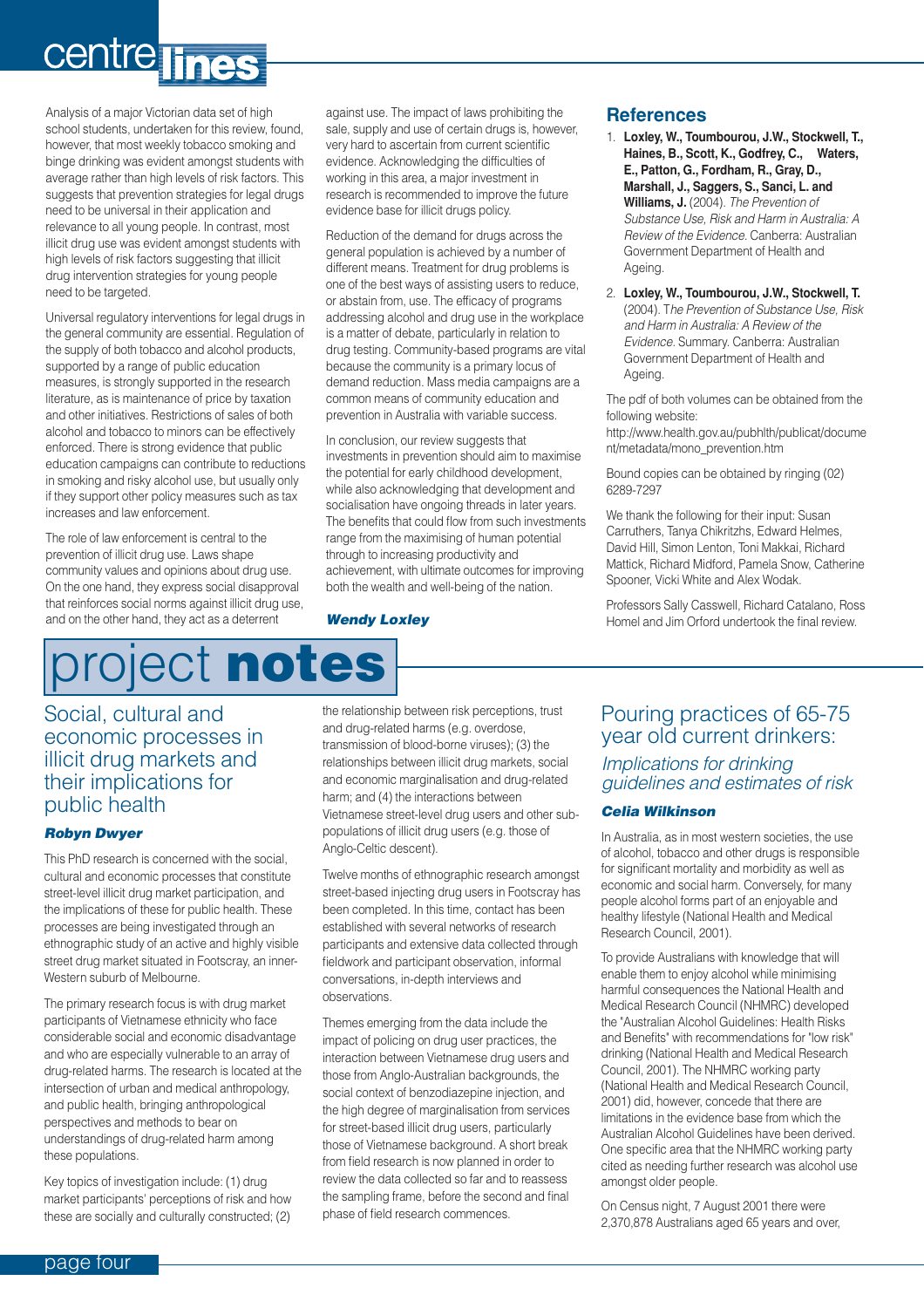representing 13% of the total population (Australian Bureau of Statistics, 2002). Over the next 50 years the older population is expected to reach 6.5 million people, representing 25% of the total population (Australian Bureau of Statistics, 2000). With the significant ageing of the Australian population the NH&MRC's recommendation for further research on alcohol use amongst older people is timely.

It is the overall aim of this research is to investigate: key informant recommendations for specific drinking guidelines for older people; the pouring practices of a group of 65-75 year olds; and analyse the 2004 National Drug Strategy Household Survey (NDSHS) data based upon the preceding results and produce revised estimates for the prevalence of at risk drinking amongst Australian 65-75 year old current drinkers. Such information will have implications for drinking guidelines and harm reduction initiatives related to older people.

### The relationship between non-fatal overdose of pharmaceutical medications, suicidality and depression

### *Penny Heale*

Suicide accounts for a substantial number of deaths in Australia every year, while the prevalence of non-fatal suicide attempts is even greater. One of the most common methods of both completed and attempted suicide is overdose on prescription or over-the-counter medication. Such events are frequently, but not always, associated with depressive illness.

This issue will be examined using Emergency Department (ED) data from of a major Melbourne public hospital. The study involves a 12-month audit of all relevant presentations to the ED, indepth interviews with a convenience sub-sample of pharmaceutical medication overdose survivors, and an observational study of the work of the ED in relation to such cases.

The objectives of the study are to (1) assess the contribution medication overdose presentations make to the overall caseload of the ED, (2) to characterise patients presenting following a medication overdose, (3) to document what type of medications are implicated in overdoses presenting to the ED, (4) to document how patients have typically acquired the medications used in an overdose, (5) to better understand the relationship between suicidal intent, suicidal ideation and depression among this group of patients, (6) to document individual patient experiences of the emergency medical system following medication overdose, and (7) to describe the experience of conducting research with a vulnerable population in a complex and sensitive environment.

Data collection commenced in October 2003 and is progressing well. Penny plans to complete her thesis in 2005. This project is a collaborative

undertaking between Turning Point Alcohol and Drug Centre, NDRI, and St. Vincent's Hospital Emergency Department. It is partly funded via a grant from Beyond Blue, the National Depression Initiative.

### The consequences of loss and grief among Aboriginal town camp residents in Alice Springs:

### *The role of alcohol and other drugs*

#### *Jane Ulrik*

This research is being conducted in the 18 camps incorporated under the umbrella of Tangentyere Council which provide services to the 1400-2000 Aboriginal people who live in and around Alice Springs.

Loss and grief play a constant and significant role in the everyday lives of these residents. The literature documents the role of alcohol and ill health and supports the view that the abuse of alcohol and other substances is a major social and health problem. Substance misuse is implicated in mental ill-health, morbidity and mortality and the associated loss and grief has been identified by mental health services as a significant factor in the social and emotional wellbeing of these individuals.

In general the objectives of the project are:

- 1. to describe loss, its meaning and impact among Aboriginal Town Camp residents in Alice Springs and the role of alcohol and other drugs;
- 2. to identify factors which make people vulnerable or resilient in the face of loss and grief;
- 3. identify strategies to help Aboriginal Town Camp residents deal with issues associated with loss and enable them to better function, work and care for family; and
- 4. to identify strategies to enable service providers to better deal with issues associated with the loss and grief of their Aboriginal clientele.

This is a cross sectional descriptive study, relying primarily on qualitative research methods, using in-depth unstructured interviews and observational data collection techniques.

To date, the fieldwork has been completed and the analysis of the data is providing a wealth of information rich data, knowledge and expertise. A number of strategies have been developed and support structures identified. Loss and grief are constant, compounding and devastating for all residents, especially the vulnerable. Resilience provides an avenue for healing and restoring cultural protocols and dignity.

It is anticipated that the draft thesis will be complete by the end of 2004.

### **Director (Professor) National Drug Research Institute Curtin University of Technology**

The National Drug Research Institute (NDRI) was established in 1986 with funding from the Australian Government's National Drug Strategy and is now the largest research Institute at Curtin. NDRI's mission is to conduct and disseminate high quality research that contributes to the prevention of harmful drug use and the reduction of drug related harm in Australia. NDRI has Collaborating Centre status with a number of national and International organisations. The Institute's main themes of research are determined by nationally identified priorities and NDRI's research strengths. At present these include alcohol and other drug policy, national monitoring, community interventions, school education programs, ethnographic research, preventing harms from injecting drug use, and substance abuse among Indigenous Australians.

The successful candidate will be an outstanding academic and leader, possessing a doctorate in an appropriate discipline and a strong research record in a field of direct relevance to the prevention of harmful drug use and the reduction of drug related harm.

The appointee will be expected to conduct high quality research, provide leadership and foster excellence in research in initiatives to reduce the uptake of harmful drug use and minimise the harmful effects of licit and illicit drug use in Australian society. They will be expected to maintain and develop excellent relationships with stakeholders at a local, national and international level and to provide quality management of NDRI and its staff.

For further information contact: Professor Charles Watson Executive Dean, Division of Health Sciences Telephone +61 8 9266 7466 facsimile +61 8 9266 2608 Email c.watson@curtin.edu.au **Closing date:** 5pm. Monday 11 October 2004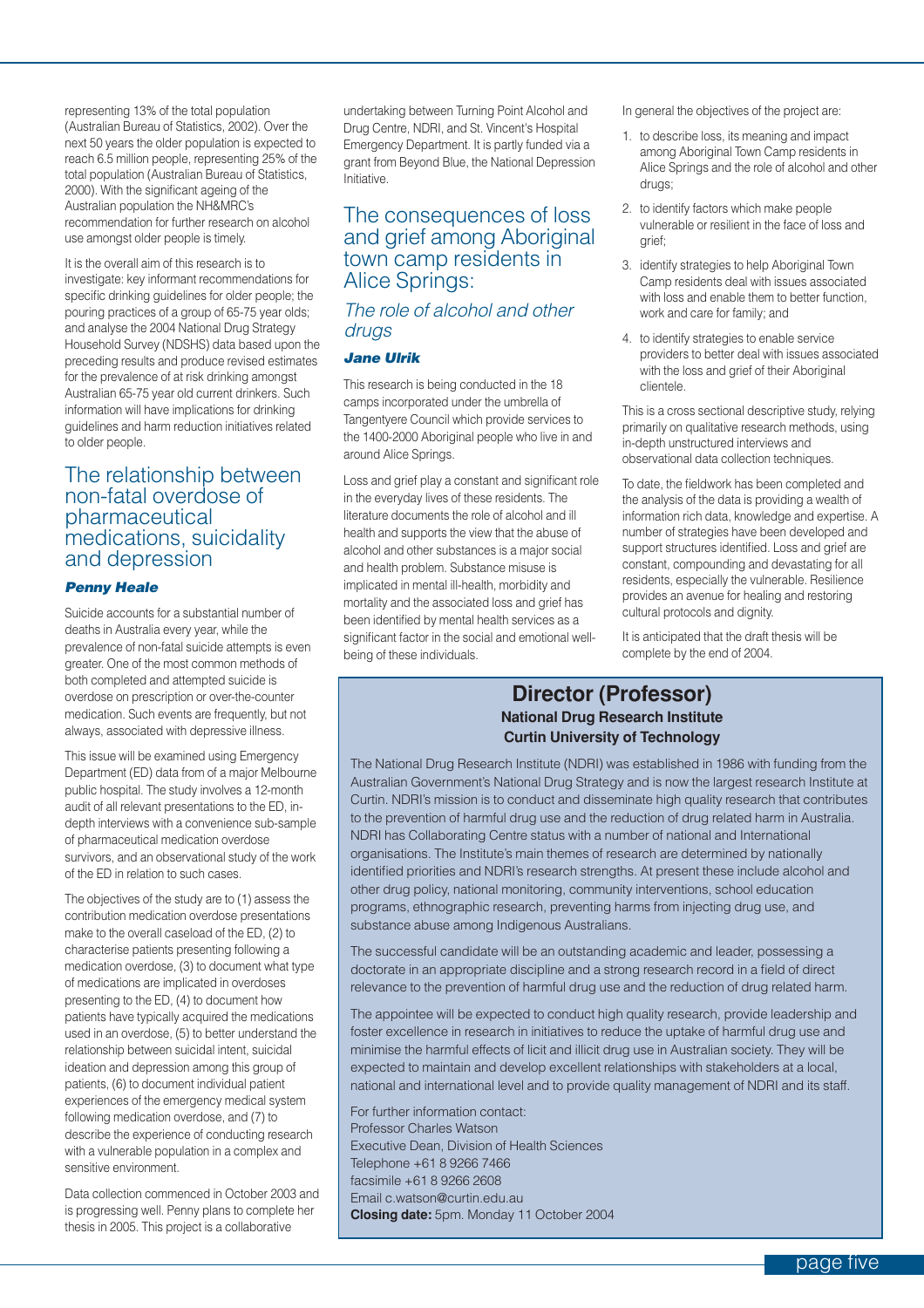# <span id="page-5-0"></span>centre lines

# ab**stracts**

### Makin Tracks: Final evaluation report

### *Dennis Gray and Annalee Stearne*

### *National Drug Research Institute, Perth, 2004.*

This project, which began in October 1999, was funded by the Australian Department of Health and Ageing, to develop strategies to reduce solvent misuse in selected Aboriginal communities in South Australia.

The National Drug Research Institute (NDRI) evaluated the project. NDRI recorded the time and activities of the project staff, under these categories: strengthening and supporting existing programs; working directly with people at risk of substance misuse; networking and promoting Makin Tracks activities; project planning and administration; staff development and conference attendance; travel to communities; and, leave and 'sorry business'. Every three months the record sheets were used to report to the project Steering Committee.

At the end of the project, two Aboriginal staff members from NDRI conducted 29 interviews with people who were involved with the project including ADAC staff members and representatives of government and community organisations.

The Makin Tracks project team had four objectives that directed the work of the project. Part way through the project the second and third objectives were modified, and the fourth was introduced in May 2001 as an alternative.

The report highlights elements of the project that contribute to the successful implementation of Aboriginal substance misuse projects in general.

### Pot, politics and the press reflections on cannabis law reform in Western Australia

### *Simon Lenton*

### *Drug and Alcohol Review, 2004, 23, (2), 223-233.*

Windows of opportunity for changing drug laws open infrequently and they often close without legislative change being affected. In this paper the author, who has been intimately involved in the process, describes how evidence-based recommendations to 'decriminalize' cannabis have recently been progressed through public

debate and the political process to become law in Western Australia (WA).

The Cannabis Control Bill 2003 passed the WA Parliament on 23 September. The Bill, the legislative backing behind the Cannabis Infringement Notice (CIN) Scheme, came into effect on 22 March 2004. This made WA the fourth Australian jurisdiction, after South Australia, the Australian Capital Territory and the Northern Territory, to adopt a prohibition with civil penalties scheme for minor cannabis offences.

This paper describes some of the background to the scheme, the process by which it has become law, the main provisions of the scheme and its evaluation. It includes reflections on the role of politics and the press in the process. The process of implementation and evaluation are outlined by the author, foreshadowing an ongoing opportunity to understand the impact of the change in legislation

### Governing street-based injecting drug users: A critique of heroin overdose prevention in Australia

### *David Moore*

### *Social Science and Medicine, 2004, 59, (7), 1547-1557.*

This article provides a critical analysis of existing approaches to the prevention of heroin overdose in Australia. It draws on almost two years of ethnographic research with street-based injecting drug users, street-based sex workers and service providers in Melbourne, Australia's second largest city, and on recent anthropological and sociological work on governmentality.

The substantive sections of the article demonstrate that: (1) heroin overdose prevention in Australia contains implicit or explicit assumptions of rationality and personal autonomy, continues to emphasise individual behaviour change and inscribes a selfdisciplined, self-aware, self-regulating subject; and (2) ethnographic data on the social, cultural and economic realities – the 'lived experience' – of street-based injecting drug use and sex work suggest that much overdose prevention is irrelevant or inappropriate.

The paper concludes by arguing that the 'chaotic' practices of street-based IDUs and sex workers arise in response to particular 'risk environments', and that individually focused overdose prevention strategies will prove ineffective if the macro- and micro-aspects of risk environments remain unaddressed.

Under-reporting of alcohol consumption in household surveys: a comparison of quantity-frequency, graduated-frequency and recent recall

### *Tim Stockwell, Tanya Chikritzhs, Mark Cooper –Stanbury, Paul Catalano and Cid Mateo*

### *Addiction, 2004, 99, 1024- 1033.*

**Aim:** To compare alternative survey methods for estimating a) levels of at risk alcohol consumption b) total volume of alcohol consumed per capita in comparison with estimates from sales data and investigate reasons for under-reporting.

**Setting:** The homes of respondents who were eligible and willing to participate.

**Participants:** 21,674 Australians aged 14 and older.

**Design:** A 2001 national household survey of drug use, experiences and attitudes with weights applied for age, sex, geographic location and day of week of interview.

**Measures:** Self-completion questionnaire using Quantity-Frequency and Graduated-Frequency methods plus two questions about consumption 'yesterday': one in standard drinks, another with empirically-based estimates of drink size and strength.

**Results:** The highest estimate of age 14+ per capita consumption of 7.00 litres of alcohol derived from recall of consumption 'yesterday' or 71% of the official estimate. When amount consumed 'yesterday' was recalled in standard drinks this estimate was 5.27 litres. Graduated-Frequency questions yielded higher estimates than did Quantity-Frequency questions both for total volume (5.25 v 4.34 litres) and also for the proportion of the population at risk of long-term alcohol-related harm (10.6% v 8.1%). With the detailed 'yesterday' method 61% of all consumption was on heavy drinking days.

**Conclusions:** Questions about typical quantities of alcohol consumed can lead to underestimates, as do questions about drinking 'standard drinks' of alcohol. Recent recall methods encourage fuller reporting of volumes, enable use of empirically derived estimates of alcohol content of drinks and accurate estimates of unrecorded consumption. However, they do not capture longer-term drinking patterns. It is recommended that both recent recall and measures of longer term drinking patterns are included in national surveys.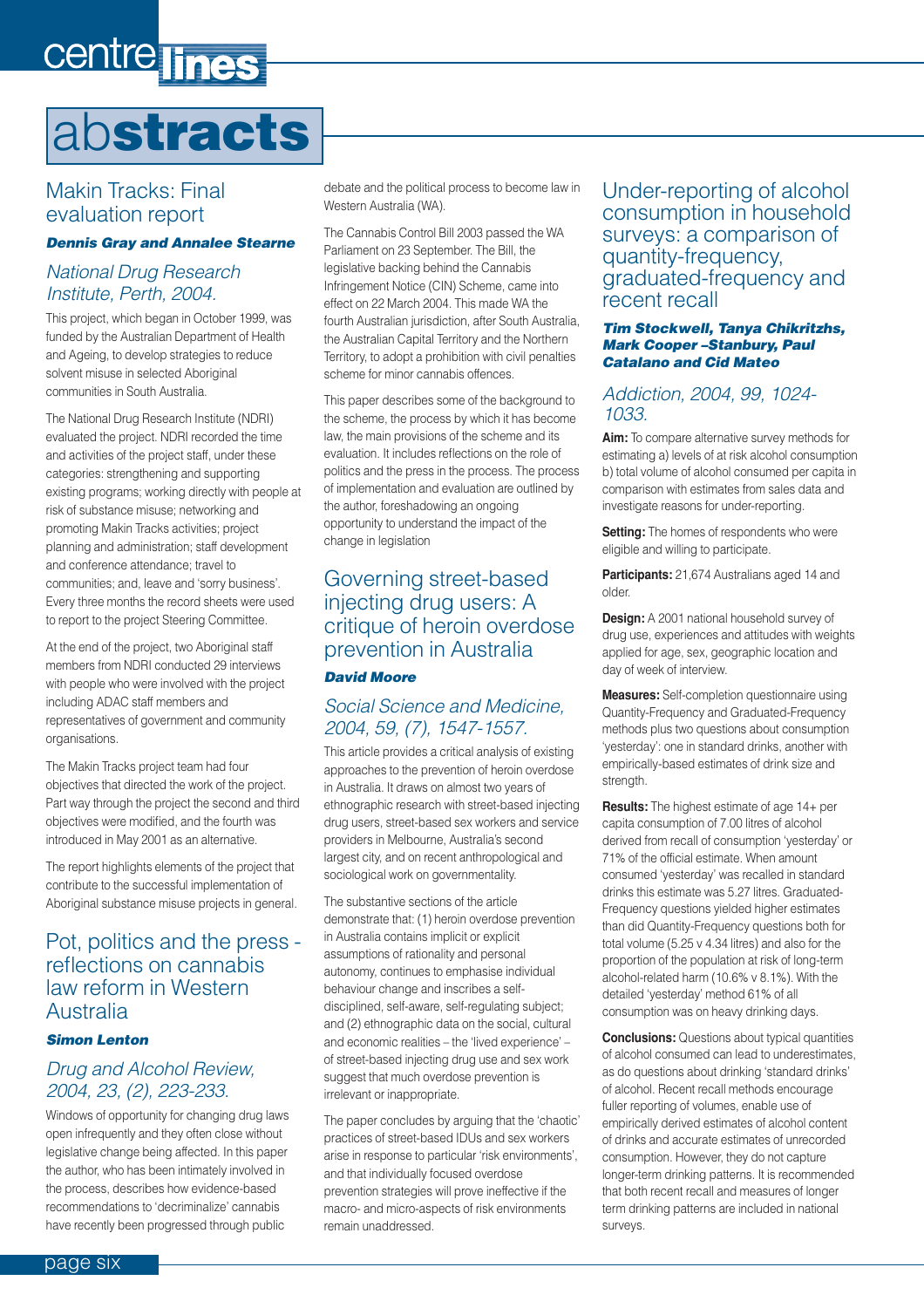# <span id="page-6-0"></span>recent **publications**

### MONOGRAPHS AND TECHNICAL REPORTS

**Breen, C., Degenhardt, L., Roxburgh, A., Bruno, R., Fetherston, J., Jenkinson, R., Kinner, S., Moon, C., Proudfoot, P., Ward, J. and Weekley, J.** (2004). *Australian Drug Trends 2003: Findings from the Illicit Drug Reporting System (IDRS).* NDARC, Sydney.

**Gray, D.** (2004). *Report on the Alcohol and Other Drugs Forum on Priorities for the Delivery of Treatment Services Across the Northern Territory*. National Drug Research Institute, Curtin University of Technology, Perth, Western Australia.

**Gray, D. and Stearne, A.E.** (2004). *Makin Tracks: Final Evaluation Report.* National Drug Research Institute, Curtin University of Technology, Perth, Western Australia.

**Gray, D., Watts, S. and Haines, B.** (2004). *Alcohol and Other Drug Education and Training for Indigenous Workers:* A Literature Review. Aboriginal Drug and Alcohol Council and National Drug Research Institute, Curtin University of Technology, Perth, Western Australia.

**Loxley, W., Toumbourou, J. and Stockwell, T.R.** (2004). *The Prevention of Substance Use, Risk and Harm in Australia. A Review of the Evidence. Summary.* Australian Government Department of Health and Ageing.

**Loxley, W., Toumbourou, J., Stockwell, T.R., Haines, B., Scott, K., Godfrey, C., Waters, E. and Patton, G., Fordham, R., Gray, D., Marshall, J., Ryder, D., Saggers, S., Sanci, L. and Williams, J.** (2004). *The Prevention of Substance Use, Risk and Harm in Australia: A Review of the Evidence.* National Drug Research Institute and

the Centre for Adolescent Health, Curtin University of Technology, Perth, Western Australia.

**McBride, N., Farringdon, F. and Kennedy, C.** (2004). *The School Health and Alcohol Harm Reduction Project (SHAHRP) National Dissemination Project - Final Report.* National Drug Research Institute, Curtin University of Technology, Perth, Western Australia.

**McBride, N., Farringdon, F. and Kennedy, C.** (2004). *The SHAHRP National Dissemination Project. Final Report.* National Drug Research Institute, Curtin University of Technology, Perth, Western Australia.

**Young, D.J., Stockwell, T.R., Cherpitel, C., MacDonald, S., Borges, G. and Giesbrecht, N.** (2004). *Emergency Room Injury Presentations as a Surrogate Measure of Alcohol-related Problems in the Community: A Multilevel Analysis of an International Study.* National Drug Research Institute. Curtin University of Technology, Perth, Western Australia.

### PUBLISHED ARTICLES, CHAPTERS AND BOOKS

**Clough, A., Cairney, S., d'Abbs, P., Parker, R., Maruff, P., Gray, D. and O'Reilly, B.** (2004). Measuring exposure to cannabis use and other substance use in remote Indigenous populations in northern Australia: A 'community epidemiology' approach using proxy respondents. *Addiction Research and Theory,* 12, (3), 261-274.

**Lenton, S.** (2004). Pot, politics and the press reflections on cannabis law reform in Western Australia. *Drug and Alcohol Review,* 23, (2), 223- 233.

**McBride, N. and Farringdon, F.** (2004). School Health and Alcohol Harm Reduction Project. Changing students' alcohol related behaviours through classroom lessons. *Education and Health,* 22, (1).

**McBride, N. and Farringdon, F.** (2004). School Health and Alcohol Harm Reduction Project. *Education and Health,* 22, (2), 19-23.

**Midford, R. and Cooper, M.** (2004). The Party Safe Project - How local people can work together for health improvements in a country town. *Healthway News,* (36). 12-13.

**Moore, D.** (2004). Governing street-based injecting drug users: A critique of heroin overdose prevention in Australia. *Social Science and Medicine,* 59, (7), 1547-1557.

**Moore, D. and Dietze, P.** (2004). Overdose prevention and street-based injecting drug use: Why we're heading in the wrong direction. In Harper, K. *Services Directory for Drug and Alcohol Services.* Fitzroy Legal Service, Fitzroy. 288-290

**Stockwell, T.R.** (2004). Responsible alcohol service: Challenging society and the law. *Of Substance,* 2, (2). 20-23

**Stockwell, T.R., Donath, S., Cooper-Stanbury, M., Chikritzhs, T., Catalano, P. and Mateo, C.** (2004). Under-reporting of alcohol consumption in household surveys: A comparison of quantityfrequency, graduated-frequency and recent recall. *Addiction,* 99, 1024-1033.

**Strempel, P., Saggers, S., Gray, D. and Stearne, A.E.** (2004). *Indigenous Drug and Alcohol Projects: Elements of Best Practice*. ANCD Research Paper No. 8. *Australian National Council on Drugs,* Canberra.

## **Public Conference**

### *Community action as a means of preventing alcohol and other drug problems*

**This conference will be convened in conjunction with the triennial Kettil Bruun Society thematic meeting to further develop the scientific understanding of community action as a means of preventing alcohol and other drug problems. It will feature presentations from a number of national and international researchers and project implementers.**

| Where:                         | Perth, Western Australia                           |
|--------------------------------|----------------------------------------------------|
| When:                          | <b>Friday, 4th March</b>                           |
| Cost:                          | A\$165 (incl. GST), morning tea and lunch included |
| <b>Conference Convener:</b>    | <b>Associate Professor Richard Midford</b>         |
| <b>Convening Organisation:</b> | <b>National Drug Research Institute (NDRI)</b>     |

**Further information on venue, topics and presenters will be available in October 2004. Please register your interest with Pauline Taylor-Perkins, email P.Taylor-Perkins@curtin.edu.au to receive conference updates and registration details.**